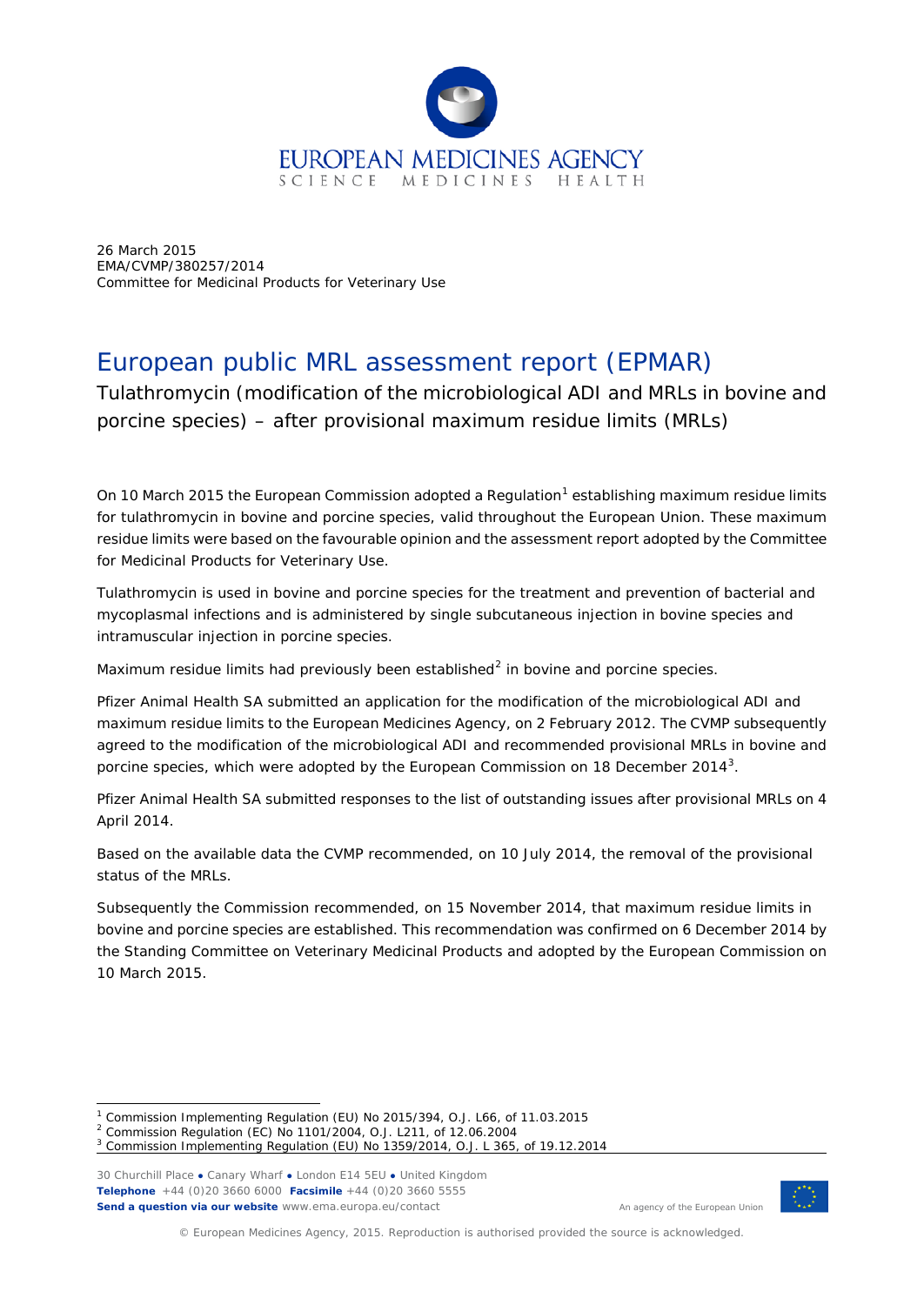# **Summary of the scientific discussion for the establishment of MRLs**

| Substance name:                  |
|----------------------------------|
| Therapeutic class:               |
| Procedure number:                |
| Applicant:                       |
| Target species:                  |
| Intended therapeutic indication: |
| Route(s) of administration:      |

Tulathromycin Anti-infectious agents / Antibiotics Procedure number: EU/12/199/PFZ Pfizer Animal Health SA Bovine and porcine Treatment and prevention of bacterial and mycoplasmal infections Single subcutaneous injection (bovine species); intramuscular injection (porcine species)

# **1. Introduction**

Tulathromycin is a semi-synthetic macrolide (CAS 217500-96-4) prepared by fermentation followed by organic synthesis. The substance is a member of the triamilide subclass of macrolide antibiotics.

Tulathromycin is used in bovine and porcine species for the treatment and prevention of bacterial and mycoplasmal infections. The substance is administered by single injection of 2.5 mg/kg bw applied subcutaneously in bovine species, and intramuscularly in porcine species.

Tulathromycin was previously assessed by the CVMP and a toxicological ADI of 0.05 mg/kg bw/day (i.e. 3 mg/person) and a microbiological ADI of 10.97 µg/kg bw/day (i.e. 660 µg/person) were established (2002). The microbiological ADI was considered the most relevant for the assessment of the consumer safety and was established as the overall ADI.

Currently, tulathromycin is included in Table 1 of the Annex to Commission Regulation (EU) No 37/2010 in accordance with the following table: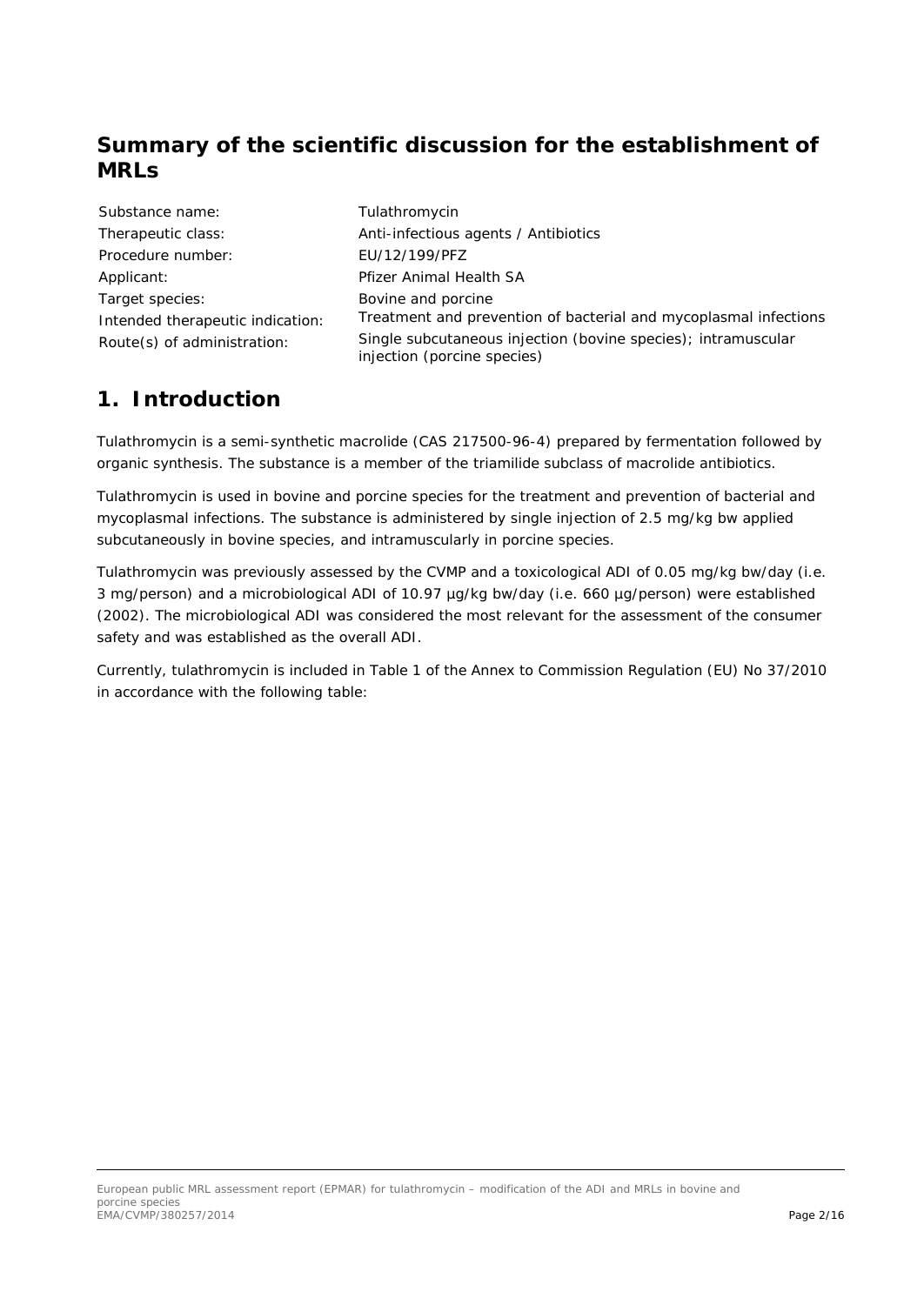| Pharmaco-<br>logically<br>active<br>substance | Marker residue                                                                                                                                                                                                                   | Animal<br>species | <b>MRLS</b>                                                    | Target<br>tissues              | Other<br>provisions                                             | Therapeutic<br>classification             |
|-----------------------------------------------|----------------------------------------------------------------------------------------------------------------------------------------------------------------------------------------------------------------------------------|-------------------|----------------------------------------------------------------|--------------------------------|-----------------------------------------------------------------|-------------------------------------------|
| Tulathro-<br>mycin                            | (2R, 3S, 4R, 5R, 8R, 10R,<br>11R, 12S, 13S, 14R)-2-<br>ethyl-3,4,10,13-<br>tetrahydroxy-                                                                                                                                         | Bovine<br>Porcine | $100 \mu g/kg$<br>3 000 µg/kg<br>3 000 µg/kg<br>$100 \mu g/kg$ | Fat<br>Liver<br>Kidney<br>Skin | Not for use in<br>animals from<br>which milk is<br>produced for | Anti-infectious<br>agents/<br>Antibiotics |
|                                               | $3, 5, 8, 10, 12, 14$ -<br>hexamethyl-11-<br>$[3,4,6-trideoxy-3-$<br>(dimethylamino)-<br>$\beta$ -D-xylo-<br>hexopyranosyl]oxy]-<br>$1 - 0x - 6 -$<br>azacyclopentadecan-<br>15-one expressed as<br>tulathromycin<br>equivalents |                   | 3 000 µg/kg<br>3 000 µg/kg                                     | and fat<br>Liver<br>Kidney     | human<br>consumption                                            |                                           |

Subsequent to the establishment of the above MRLs the CVMP assessed an application for the modification of the ADI for tulathromycin (2013) and established a revised microbiological ADI of 0.055 mg/kg bw (i.e. 3.29 mg/person).

Since the revised microbiological ADI of 3.29 mg/person is higher than the previously established toxicological ADI of 3 mg/person the toxicological ADI has been accepted as the relevant overall ADI.

Considering the new overall ADI the CVMP recommended the revision of MRLs established for tulathromycin in bovine and porcine species in accordance with the following table (these MRLs have yet to be adopted by the European Commission):

| Pharmaco-   | Marker residue            | Animal        | <b>MRLs</b> | Target  | Other          | Therapeutic     |
|-------------|---------------------------|---------------|-------------|---------|----------------|-----------------|
| logically   |                           | species       |             | tissues | provisions     | classification  |
| active      |                           |               |             |         |                |                 |
| substance   |                           |               |             |         |                |                 |
| Tulathromy- | (2R, 3S, 4R, 5R, 8R, 10R, | <b>Bovine</b> | 300 µg/kg   | Muscle  | Not for use in | Anti-infectious |
| cin         | 11R, 12S, 13S, 14R)-2-    |               | 200 µg/kg   | Fat     | animals from   | agents/         |
|             | ethyl-3,4,10,13-          |               | 4500 µg/kg  | Liver   | which milk is  | Antibiotics     |
|             | tetra-hydroxy-            |               | 3000 µg/kg  | Kidney  | produced for   |                 |
|             | 3,5,8,10,12,14            |               |             |         | human          |                 |
|             | hexamethyl-11-            |               |             |         | consumption    |                 |
|             | $[3,4,6-trideoxy-3-$      |               |             |         |                |                 |
|             | (dimethylamino)-          |               |             |         | Provisional    |                 |
|             | $\beta$ -D-xylo-          |               |             |         | MRLs expire    |                 |
|             | hexopyranosyl]oxy]-       |               |             |         | on 1 January   |                 |
|             | $1 - 0x - 6 -$            |               |             |         | 2015           |                 |
|             | azacyclopentadecan-       | Porcine       | 800 µg/kg   | Muscle  | Provisional    |                 |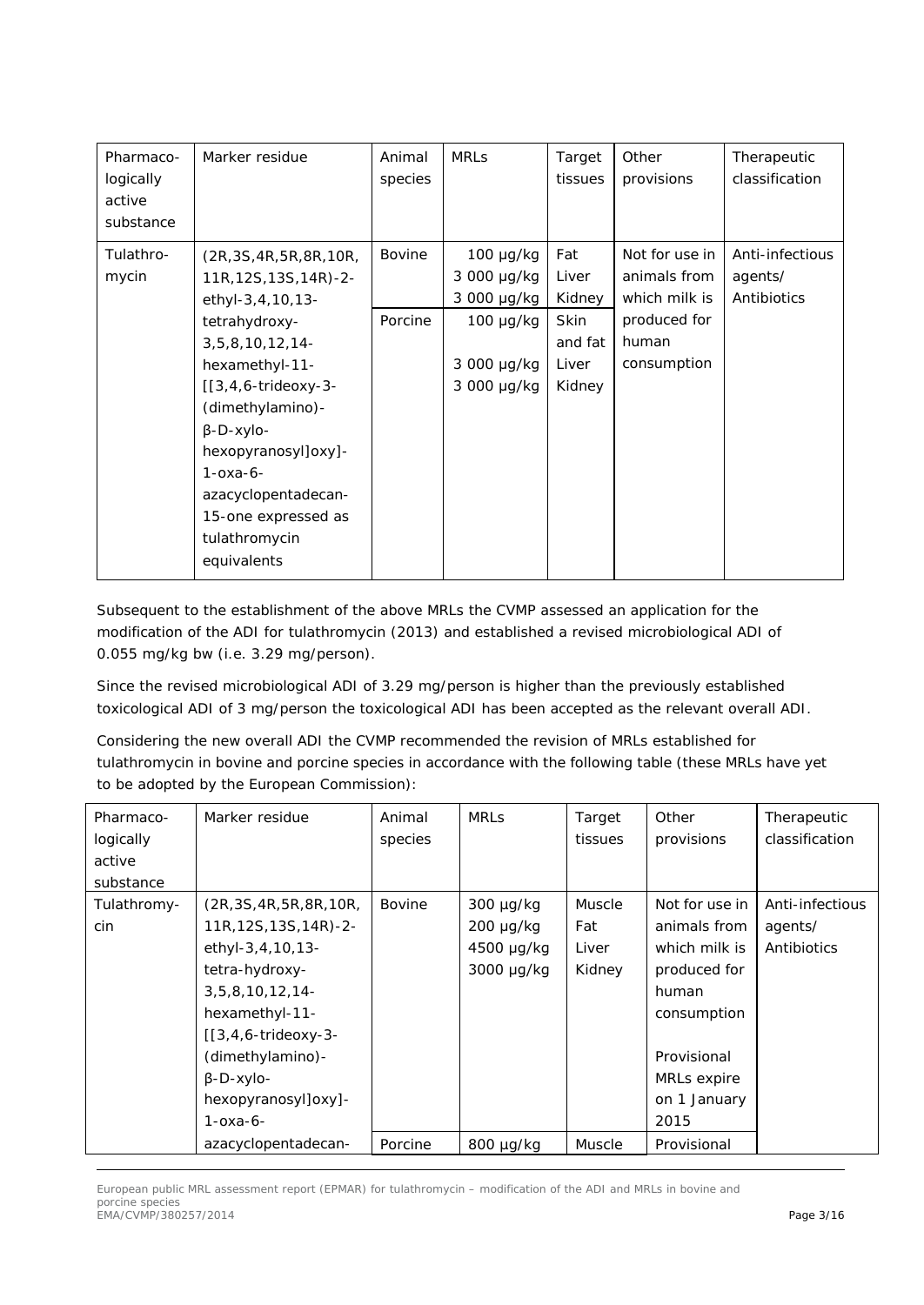| Pharmaco- | Marker residue      | Animal  | <b>MRLs</b> | Target   | Other        | Therapeutic    |
|-----------|---------------------|---------|-------------|----------|--------------|----------------|
| logically |                     | species |             | tissues  | provisions   | classification |
| active    |                     |         |             |          |              |                |
| substance |                     |         |             |          |              |                |
|           | 15-one expressed as |         | 300 µg/kg   | Skin and | MRLs expire  |                |
|           | tulathromycin       |         |             | fat in   | on 1 January |                |
|           | equivalents         |         |             | natural  | 2015         |                |
|           |                     |         |             | propor-  |              |                |
|           |                     |         |             | tions    |              |                |
|           |                     |         | 4000 µg/kg  | Liver    |              |                |
|           |                     |         | 8000 µg/kg  | Kidney   |              |                |

In June 2014 the CVMP adopted a recommendation for the establishment of maximum residue limits in ovine and caprine species in accordance with the following table (these MRLs have yet to be adopted by the European Commission):

| Pharmaco-   | Marker residue            | Animal  | <b>MRLS</b> | Target        | Other          | Therapeutic     |
|-------------|---------------------------|---------|-------------|---------------|----------------|-----------------|
| logically   |                           | species |             | tissues       | provisions     | classification  |
| active      |                           |         |             |               |                |                 |
| substance   |                           |         |             |               |                |                 |
| Tulathromy- | (2R, 3S, 4R, 5R, 8R, 10R, | Ovine,  | 450 µg/kg   | <b>Muscle</b> | Not for use in | Anti-infectious |
| cin         | 11R, 12S, 13S, 14R)-2-    | caprine | 250 µg/kg   | Fat           | animals from   | agents/         |
|             | ethyl-3,4,10,13-          |         | 5400 µg/kg  | Liver         | which milk is  | Antibiotics     |
|             | tetra-hydroxy-            |         | 1800 µg/kg  | Kidney        | produced for   |                 |
|             | 3, 5, 8, 10, 12, 14       |         |             |               | human          |                 |
|             | hexamethyl-11-            |         |             |               | consumption    |                 |
|             | $[3,4,6-trideoxy-3-$      |         |             |               |                |                 |
|             | (dimethylamino)-          |         |             |               |                |                 |
|             | $\beta$ -D-xylo-          |         |             |               |                |                 |
|             | hexopyranosyl]oxy]-       |         |             |               |                |                 |
|             | $1 - 0x - 6$              |         |             |               |                |                 |
|             | azacyclopentadecan-       |         |             |               |                |                 |
|             | 15-one expressed as       |         |             |               |                |                 |
|             | tulathromycin             |         |             |               |                |                 |
|             | equivalents               |         |             |               |                |                 |

Further to the establishment of provisional MRLs for tulathromycin in bovine and porcine species, the applicant responded to the request for additional data concerning the validation of the analytical method in both species, in order to allow for the establishment of final MRLs in bovine and porcine species. The scientific assessment previously carried out by the Committee leading to the recommendation for the establishment of provisional MRLs in bovine and porcine species is reported in the paragraphs below. Section 2.2.4 on the analytical method for monitoring of residues has been updated to take account of the response provided by the applicant following the recommendation for the establishment of provisional MRLs. Considerations, conclusions and recommendations presented in section 3 have been modified accordingly.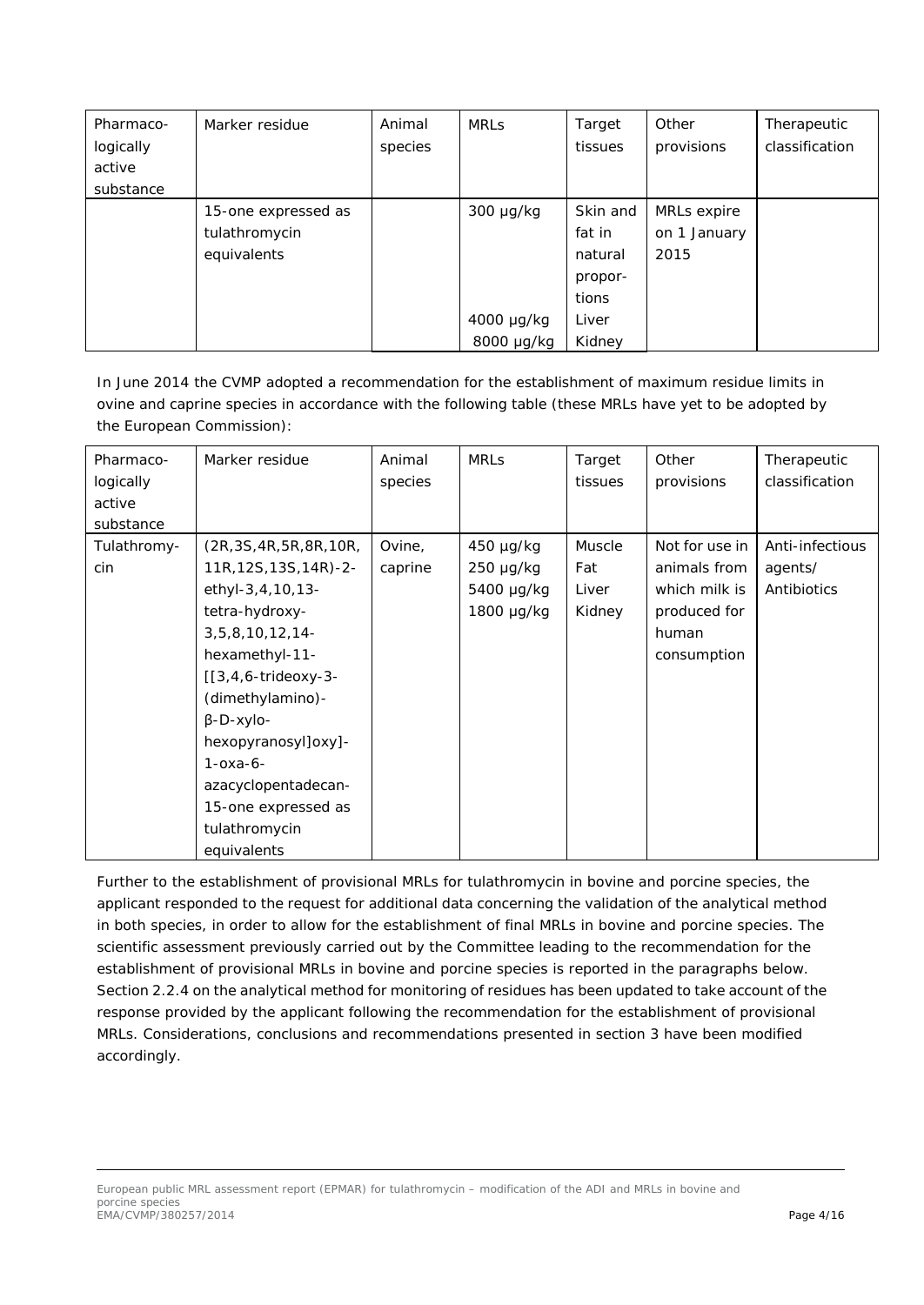# **2. Scientific risk assessment**

### *2.1. Safety assessment*

Tulathromycin was previously assessed by the CVMP and a toxicological ADI of 0.05 mg/kg bw/day (i.e. 3 mg/person) and a microbiological ADI of 10.97 µg/kg bw (i.e. 660 µg/person) were established; the microbiological ADI was considered the overall ADI.

New data were on disruption of the colonisation barrier and the increase of the population of resistant bacteria were subsequently submitted along with a re-evaluation of previously submitted studies on disruption of the colonisation barrier with a view to supporting a modification of the microbiological ADI.

The safety evaluation previously carried out by the CVMP is reported in detail in the 2004 summary report for tulathromycin (EMEA/CVMP/894/04-FINAL). The safety section in this document provides only a review of the microbiological ADI, based on evaluation of the new data submitted, and the re-evaluation of the data previously provided for the establishment of the microbiological ADI. Consideration of the impact on the overall ADI is also provided (in section 2.1.3).

## **2.1.1. Overview of microbiological properties of residues**

#### **Disruption of the colonisation barrier**

For the evaluation of the microbiological effects of tulathromycin several studies were previously submitted, including *in vitro* testing of bacteria representative of the human gut flora, adsorption/desorption studies to investigate binding/adsorption to faecal contents, gut modeling data to further evaluate the activity of tulathromycin when present in animal derived food and *in vivo* studies to provide excretion data for orally administered tulathromycin.

The minimum inhibitory concentration (MIC) of tulathromycin against 10 isolates from each of 10 genera regarded as dominant in the human faecal microbiota were previously assessed in accordance with CLSI standards and VICH GL 36 on the general approach to establish a microbiological ADI. The lowest MIC<sub>50</sub> (median) values (pH 7.2) at the lowest inoculum size (104 to 107 cfu/ml) ranged from *Bifidobacterium* (0.75 μg/ml), *Fusobacterium* (2 μg/ml), *Enterococcus* (3 μg/ml), *Escherichia* (4 μg/ml), *Lactobacillus* (8 μg/ml), *Clostridium* (16 μg/ml), *Eubacterium* (16 μg/ml), *Peptostreptococcus* (16 μg/ml), *Bacteroides* (64 μg/ml) to *Proteus* (higher than 128 μg/ml). The geometric mean MIC<sub>50</sub> (excluding non-susceptible *Proteus* ssp) was 6.96 μg/ml with a 90% lower confidence limit of 3.74 μg/ml. *In vitro* studies were provided to investigate the impact of differing pH values on the activity of tulathromycin. In the first study, activity against 4 strains of *E. coli*, 4 strains of *Enterococcus* and 4 strains of *Bifidobacterium* were tested; a supplementary study investigated the effects on the activity towards 10 strains of *Fusobacterium*. The lowering of pH from 7.2 to 6.5-6.6 caused a substantial decrease in activity against all *E. coli* and *Enterococcus* strains. The activity against *Bifidobacterium* and *Fusobacterium* strains was variable, strain dependent but with a tendency to decreased activity (up to three-fold). Antimicrobial activity of tulathromycin is known to be pH sensitive as the substance is ionized and, thus, less bioavailable under acidic conditions. As the majority of the colonic compartments in humans have an acidic milieu (pH between 6.5 and 6.7), the overall results suggested that the availability of the drug for uptake by bacteria is likely to be significantly reduced under physiological conditions. Another experiment investigated the impact of faecal matter on the activity of tulathromycin *in vitro*. The study was carried out with 4 *Escherichia coli*, 4 *Enterococcus* and 4 *Bifidobacterium* strains in the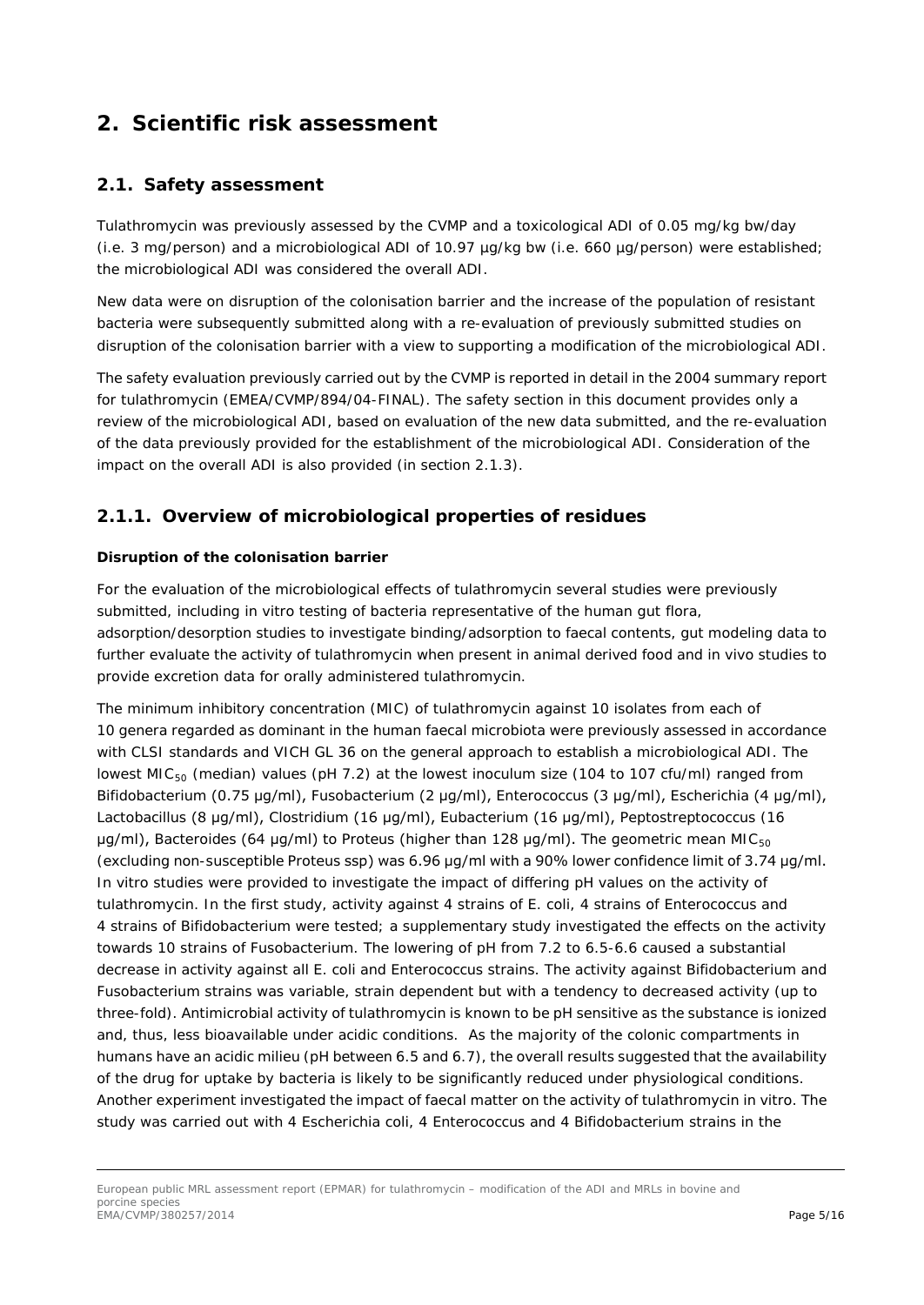presence or absence of diluted-heat-sterilised human faeces. The activity of tulathromycin against all strains tested was found to be significantly decreased in the presence of faecal suspensions.

The effect of faecal material on the activity of tulathromycin in faecal slurries at different temperatures (20°C and 37°C) was also examined in two GLP compliant sorption/desorption studies using radiolabelled tulathromycin. The faeces were obtained from 5 healthy human donors (one and four donors in the first and second study, respectively). In the first experiment at 20°C, tulathromycin was found to sorb to human faeces at a rate of approximately 70% in equilibrium. At 37°C, to better simulate the *in vivo* conditions in the gastrointestinal tract, sorption was calculated as 85%.

Results from both the studies for activity in the presence of faecal material and the sorption/desorption experiments were indicative of a matrix effect on activity/solubility of tulathromycin in the presence of organic material/faecal matter. The relevance of these findings in (partly) sterilised and diluted faeces to the *in vivo* situation is difficult to assess**,** especially as the nature and reversibility of the interaction was unknown and as information to assess factors such as individual variability of composition of faeces and bacterial species was limited. The results were, therefore, interpreted with caution in the calculation of the ADI for colonisation barrier effects.

The fraction of the dose reaching the human gut following oral exposure was investigated in *in vivo* studies using either radiolabelled (rats and dogs) or unlabelled tulathromycin (pigs). In rats and dogs treated orally, excretion was incomplete and only approximately 15 to 26% of the dose was recovered over a 28 hours period. The results indicated, however, that the substance is predominately excreted in faeces. Rats appeared to eliminate approximately 4% and 95% of the collected radioactivity in urine and faeces, dogs approximately 19% and 75% respectively. In the unlabelled oral study in pigs (2.5 mg/kg bw) 30 to 50% of parent compound was found to be excreted *via* faeces and only about 1% *via* urine. In this experiment, about 40% of the administered dose could not be accounted for. These results indicate a high variability of excretion of the substance after oral exposure in different species, which may partly be attributed to differences in the experimental design. The overall excretion profile suggested that most of the dose would be excreted in faeces with only negligible amounts in urine.

The activity of tulathromycin in the presence of cooked meat was assessed in two studies in an *in vitro* human gut model. Tulathromycin was added to cooked meat medium at concentrations of 0, 2, 8, 10 and 20 µg/ml (2 µg/ml approximately geometric mean MIC for the test strains). Test preparations were then successively incubated with pepsin, salts and pancreatin, pH adjusted and finally inoculated with the test bacterial culture (*Fusobacterium, Bifidobacterium* strains). Final viable counts obtained after 18 hours incubation of each test strain in the presence of tulathromycin were comparable with those obtained in the absence of antimicrobial compound at all concentration levels. These studies are considered as supportive information reflecting the overall observation that in the presence of organic matter antimicrobial activity may be reduced. A factor for bioavailability of residues in animal derived food is, by convention, not considered in the MRL assessment.

#### **Increase of the population of resistant bacteria**

Three studies not previously assessed were provided. With these data, an increase in the population of resistant bacteria in the human colon cannot be directly assessed. Rather the data gave an overview of the state of resistance in animal derived pathogenic strains at the time when tulathromycin was placed on to the market.

No data from appropriate studies according to revised VICH Guideline 36 have been provided to address the concern of an increase in the population of resistant bacteria in the human colon and it was not possible to determine a NOEC or to establish a numerical microbiological ADI for resistance development.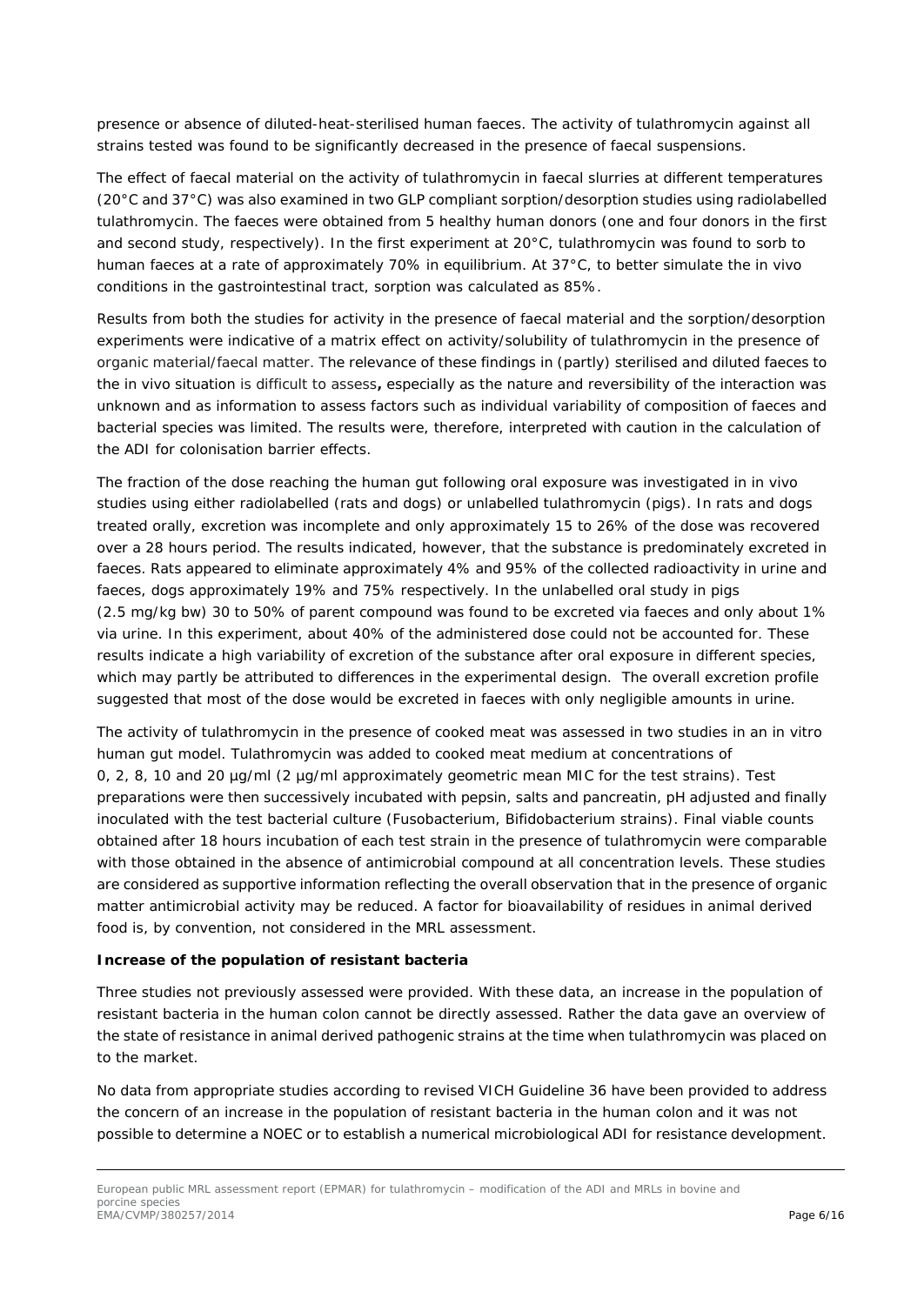However a comprehensive literature review demonstrated that the mode of action of tulathromycin is the same as for erythromycin and other macrolides. Furthermore, the known genetic determinants for resistance as the selective pressure for resistance transfer seem to be comparable to those for other macrolides. Literature data show that there is a low disposition of the macrolide class to cause resistance development at sub-lethal concentrations. In addition, the relatively high existing prevalence of macrolide resistance in the human intestinal flora in particular in enterococci were thought to make changes in resistance levels and the determination of a numerical no-effect-concentration inaccessible to experimental investigation. For these reasons it was concluded that the calculation of a microbiological ADI with respect to resistance development was not required. This is consistent with recent assessments of analogous macrolides.

# **2.1.2. Calculation of microbiological ADI**

VICH GL 36 on the general approach to establish a microbiological ADI was used for the assessment of the microbiological hazard.

For the calculation of the ADI for colonisation barrier effects the revised formula according to VICH GL 36, was used:

$$
MICcalc (µg/ml) \times daily faccal bolus (220 ml)
$$
\n
$$
(µg/kg bw) \qquad \qquad fraction of an oral dose \qquad x weight of human (60 kg) \qquad available for microorganisms
$$

Based on the above formula, the microbiological ADI for colonisation barrier effects was calculated as follows:

$$
ADI = \frac{3.74 \text{ µg/ml} \times 220 \text{ g}}{0.5 \times 0.5 \times 60 \text{ kg}} = 54.85 \text{ µg/kg bw (i.e. 3.291 mg/60 kg person)}
$$

The following assumptions were made:

- MIC<sub>calc</sub> = 3.74: For calculation of the MIC<sub>calc</sub> the lower 90% confidence limit for the mean  $MIC<sub>50</sub>$  of the most relevant genera was used;
- Fraction of the oral dose available for microorganisms in the intestinal tract  $= 0.25$  (this factor corresponds to the previous correction factor for colonisation barrier effects). The factor was split into two factors of 0.5 each;
	- a factor of 0.5 based on results for reduced availability of the substance due to interaction with faecal matter and a factor of 0.5 to take account for the impact of acidic colonic pH on tulathromycin availability for gut bacteria
- 220 ml  $(g)$  = standard weight of the daily faecal bolus.

A microbiological ADI for disruption of colonisation barrier of 0.055 mg/kg bw (i.e. 3.29 mg/60 kg person) was therefore established.

The calculation of an ADI for resistance development was not considered necessary, based on a scientific justification indicating that no resistance development hazard is likely to exist at the level of the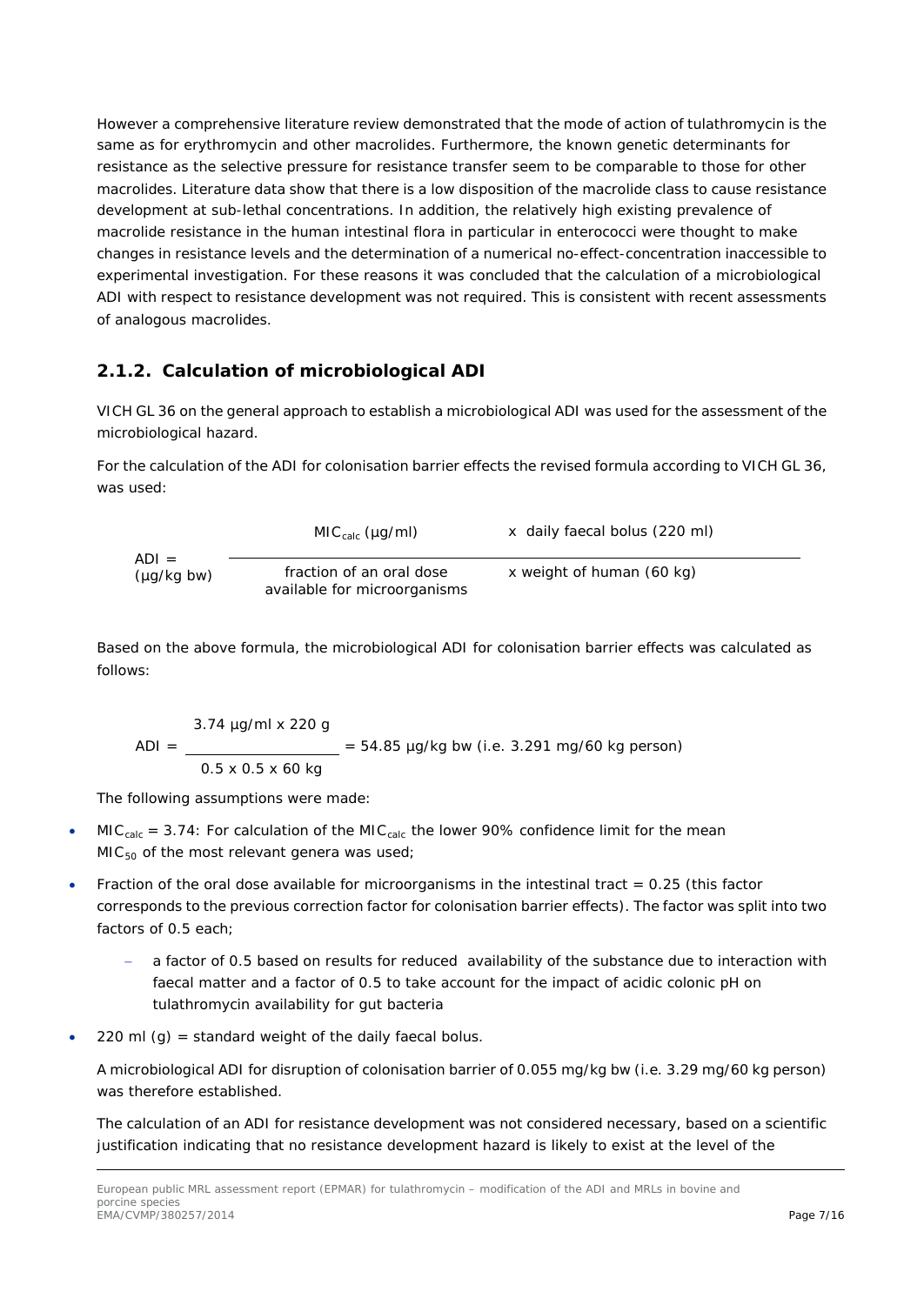microbiological ADI for disruption of colonisation barrier effects. Therefore the ADI of 54.85 µg/kg bw (i.e. 3.291 mg/60 kg person) calculated for colonisation barrier effects is established as the microbiological ADI for tulathromycin.

## *Findings of EU or international scientific bodies*

No information on evaluation of tulathromycin by other EU or international scientific bodies was available.

### **2.1.3. Overall conclusions on the ADI**

Previously the CVMP established a toxicological ADI of 0.05 mg/kg bw/day (i.e. 3 mg/person) and a microbiological ADI of 10.97 µg/kg bw/day (i.e. 660 µg/person). The microbiological ADI was then considered the most relevant for the assessment of the consumer safety and was established as the overall ADI.

Having re-assessed the data with regard to microbiological properties of residues of tulathromycin and having considered the new data provided in line with the revised guideline VICH GL 36, a revised microbiological ADI of 0.055 mg/kg bw (i.e. 3.29 mg/person) was established.

Since the revised microbiological ADI of 3.29 mg/person is higher than the previously established toxicological ADI of 3 mg/person the toxicological ADI is accepted as the relevant overall ADI for tulathromycin.

#### *2.2. Residues assessment*

No new data on the depletion of residues were submitted. The data submitted for the establishment of existing MRLs and their evaluation is reported below.

#### **Pharmacokinetics in target species**

Pharmacokinetic studies in pre-ruminant and ruminant cattle and in pigs at the recommended dosage (2.5 mg/kg bw, single subcutaneous dose in cattle, intramuscularly in pigs) indicated rapid absorption from the injection site. Absolute intramuscular bioavailability was greater than 80%. In both species, pharmacokinetics were characterised by a long plasma elimination half-life of more than 70 hours and a relatively large apparent volume of distribution of more than 10 l/kg. This is consistent with the observation of significant tissue distribution. The elimination half-life in the lung tissue, the therapeutic target tissue, was exceptionally long with 6 and 8 days in pigs and cattle, respectively. In accordance with this observation, pharmacokinetic data in the rat and dog following oral administration in the toxicology studies showed elevated levels in lung tissue.

This was evident from lung/plasma concentration ratios and indicated accumulation of the drug in lung tissue which typically occurred in the earlier phases of studies and was less pronounced during the latter phases.

An oral bioavailability study was performed in pigs: comparing plasma concentrations and plasma AUCs for 7 days after intramuscular and oral administration of a single dose of 2.5 mg/kg bw and also describing the excretion of a single oral dose of 2.5 mg/kg bw over 14 days. When compared to intramuscular administration, plasma levels were significantly lower after oral use. Concentrations in lung tissue after oral administration were higher than plasma concentrations but did not reach the lung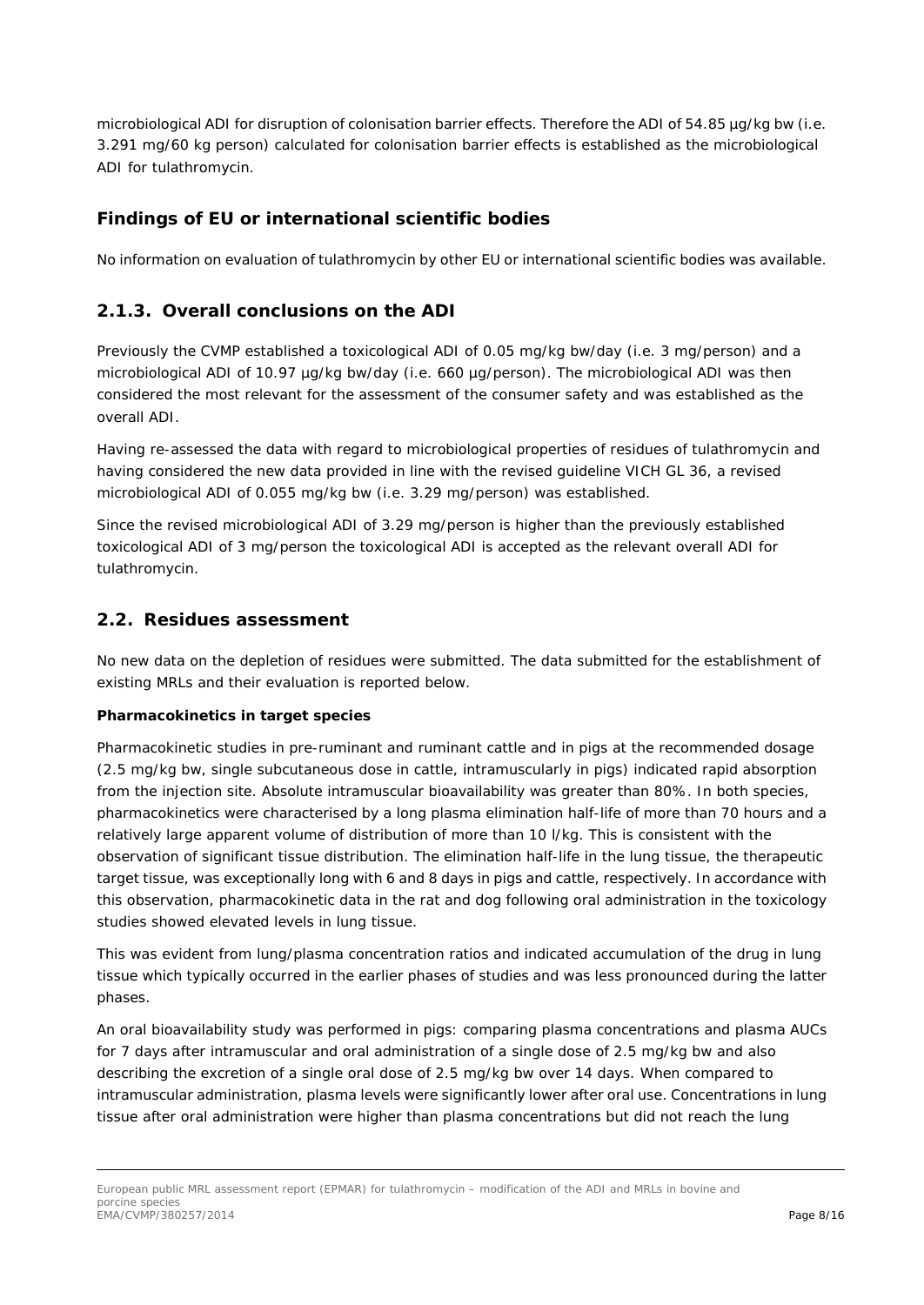concentrations observed after parenteral administration. These data suggested lower availability of the drug following oral administration.

The metabolites of  $14C$ -tulathromycin in the excreta of cattle and pigs (dosed at 2.5 mg/kg bw, subcutaneously or intramuscularly, respectively) and laboratory species dog and rat (15 mg/kg or 50 mg/kg, orally for two consecutive days, respectively) were similar with the parent compound being metabolised to a low extent and eliminated primarily as the unchanged drug. Likewise, the major component in the liver and bile of each species (also in all other edible tissues of the target species as demonstrated in the radiolabelled residue studies) was the unchanged drug. Small quantities (less than 10% each) of the metabolites in excreta and tissue samples of all four species were formed by N-demethylation or N-oxidation of the desosamine portion of the molecule, cleavage of the modified cladinose moiety, N-depropylation of the cladinose moiety and ester hydrolysis of the macrocyclic ring. Some minor metabolites derived from combinations of oxidation and/or N-dealkylation processes were only detectable in cattle. These metabolites were not considered to be cattle specific as all of the metabolic processes represented by these metabolites were also observed in dogs, rats and pigs. In conclusion, although metabolism was limited, the compound was found to be metabolised in a similar manner in rats, dogs, pigs and cattle.

### **2.2.1. Residue depletion studies**

#### Radiometric studies

In a radiometric residue depletion study, 16 pigs were given a single intramuscular dose of 2.5 mg 14C-tulathromycin/kg bw. Four pigs (2 animals per sex) were killed on days 4, 12, 24, and 36 after treatment. The average total residue concentrations in liver were 2850, 1390, 565 and 196 μg equivalents/kg on days 4, 12, 24 and 36 after treatment respectively. At the same time points, average total residue concentrations were 6610, 2500, 793 and 266 μg equivalents/kg in kidney; 613, 124, 58 and less than 40 μg equivalents/kg in muscle; and 478, 178, 100 and less than 79 μg equivalents/kg in skin and fat. At injection sites the average total residue concentrations were 4730, 2440, 1400 and 760 μg equivalents/kg on days 4, 12, 24 and 36 after treatment respectively. Analysis of tissues for tulathromycin showed that average ratios of unchanged drug to total residues across all time points were 0.96, 1.02, 0.96, 1.03 and 0.18 for liver, kidney, muscle, injection site and skin and fat, respectively. In each tissue, the ratios were relatively constant over time. Analysis of tissues for marker residue (the sum of residues which may be hydrolysed to

(2R,3S,4R,5R,8R,10R,11R,12S,13S,14R)-2-ethyl-3,4,10,13-tetrahydroxy-3,5,8,10,12,14-hexamethyl-11-[[3,4,6-trideoxy-3-(dimethylamino)-β-D-xylo-hexopyranosyl]oxy]-1-oxa-6-azacyclo-pentadecan-15 -one expressed as tulathromycin equivalents yielded results comparable to those observed by the parent drug procedure. Average ratios of marker to total residues across all time points were 0.94, 0.83, 0.86, 0.89 and 0.28 for liver, kidney, muscle, injection site and skin and fat, respectively.

In a radiometric residue depletion study, 24 calves were given a single subcutaneous dose of 2.5 mg 14C-tulathromycin/kg bw. Four calves (2 animals per sex) were killed on days 0.5, 5, 15, 25, 36 and 48 after treatment. Average total residue concentrations in liver were 6400, 13 000, 6400, 5000, 3600 and 1200 μg equivalents/kg on days 0.5, 5, 15, 25, 36 and 48 after treatment, respectively. At the same time points average total residue concentrations were 7300, 7500, 2700, 1300, 620 and 250 μg equivalents in kidney; 1800, 1120, 180, 67, less than 26 μg, and less than 26 μg equivalents/kg in muscle; and 560, 500, 210, 104, 50 and less than 50 μg equivalents/kg in fat respectively. At injection sites, the average total residue concentrations were 200 000, 13 000, 6000, 2500, 1800 and 700 μg equivalents/kg on days 0.5, 5, 15, 25, 36 and 48 after treatment respectively. Analysis of tissues for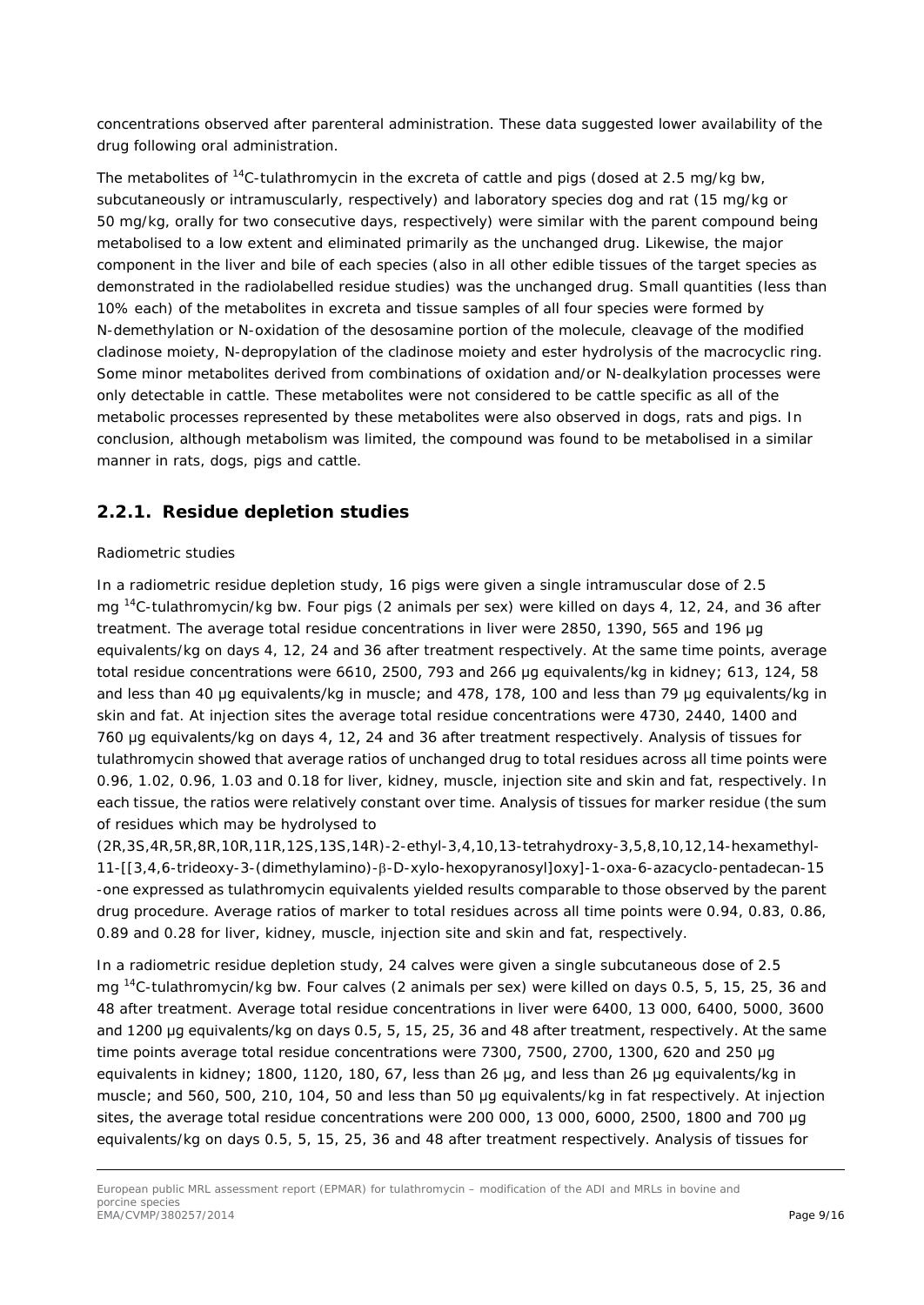tulathromycin showed that average ratios of unchanged drug to total residues across all time points were 0.40, 0.62, 0.71, 0.77 and 0.25 for liver, kidney, muscle, injection site and fat, respectively. Analysis of tissues for marker residue (the sum of residues which may be hydrolysed to (2R,3S,4R,5R,8R,10R,11R,12S,13S,14R)-2-ethyl-3,4,10,13-tetrahydroxy-3,5,8,10,12,14-hexamethyl-11-[[3,4,6-trideoxy-3-(dimethylamino)-β-D-xylo-hexopyranosyl]oxy]-1-oxa-6-azacyclopentadecan-15 one expressed as tulathromycin equivalents yielded results higher than those observed for the parent drug procedure. Average ratios of marker to total residues across all time points were 0.61, 0.78, 0.79, 0.91 and 0.46 for liver, kidney, muscle, injection site and fat, respectively.

#### Non-radiometric studies

In a non-radiometric residue depletion study, 30 pigs were give a single intramuscular dose of 2.5 mg tulathromycin/kg bw. Six pigs (3 animals per sex) were killed on days 5, 12, 18, 25 and 36 after treatment. Tissue samples were analysed for marker residue concentrations by high performance liquid chromatography with tandem-linked mass spectrometry (HPLC/MS/MS) with limits of quantification of 90, 60, 70, 6, 3 μg/kg for liver, injection site, kidney, muscle and skin and fat respectively. Average marker residue concentrations in liver were 1700, 960, 730, 280 and 150 µg/kg on days 5, 12, 18, 25 and 36 after treatment. At the same time points average marker residue concentrations were 2900, 1200, 800, 310 and 170 μg/kg in kidney; 440, 95, 70, 35 and 18 μg/kg in muscle; and 230, 110, 60, 20 and 15 μg/kg in skin+fat. At injection sites the average marker residue concentrations were 2300, 1500, 1100, 500 and 600 μg/kg on days 5, 12, 18, 25 and 36 after treatment, respectively.

In a non-radiometric residue depletion study, 36 ruminant calves were given a single subcutaneous dose of 2.5 mg tulathromycin/kg bw. Six calves (3 animals per sex) were killed on days 5, 12, 18, 25, 36 or 48 after treatment. Tissue samples were analysed for marker residue concentrations by HPLC/MS/MS with limits of quantification of 90, 60, 70, 6, 3 μg/kg for liver, injection site, kidney, muscle and fat respectively. Average marker residue concentrations in liver were 5600, 3900, 3200, 2400, 1200 and 650 μg/kg on days 5, 12, 18, 25, 36 and 48 after treatment, respectively. At the same time points average marker residue concentrations were 4600, 2500, 1300, 700, 400 and 210 μg/kg in kidney; 550, 170, 89, 50, 19 and 9 μg/kg in muscle; and 260, 130, 100, 42, 21 and 8 μg/kg in fat. At injection sites the average marker residue concentrations were 5100, 3200, 2300, 800, 900 and 500 μg/kg on days 5, 12, 18, 25, 36 and 48 after treatment.

#### **Ratio of marker to total residues**

In pigs, ratios of marker to total residue of 0.94, 0.83, 0.86, 0.89 and 0.28 were calculated for liver, kidney, muscle, injection site and skin and fat respectively. In calves, the ratios of marker to total residue of 0.61, 0.78, 0.79, 0.91 and 0.46 were calculated for liver, kidney, muscle, injection site and fat, respectively. As marker to total residue ratios differ between species (cattle and pigs), it is not considered reasonable to use mean values for both species.

# **2.2.2. Analytical method for monitoring of residues**

At the time of the recommendation for the establishment of provisional MRLs in bovine and porcine species confirmation was sought that the existing analytical methods were appropriate for use in monitoring residues at levels of up to twice the MRLs, as is required by Volume 8 of The rules governing medicinal products in the European Union. Clarification on this issue was subsequently provided.

Routine analytical methods based on HPLC/MS/MS were presented in the ISO 78/2 format. The marker residue used to determine the concentrations of tulathromycin residues in edible tissues of cattle and pigs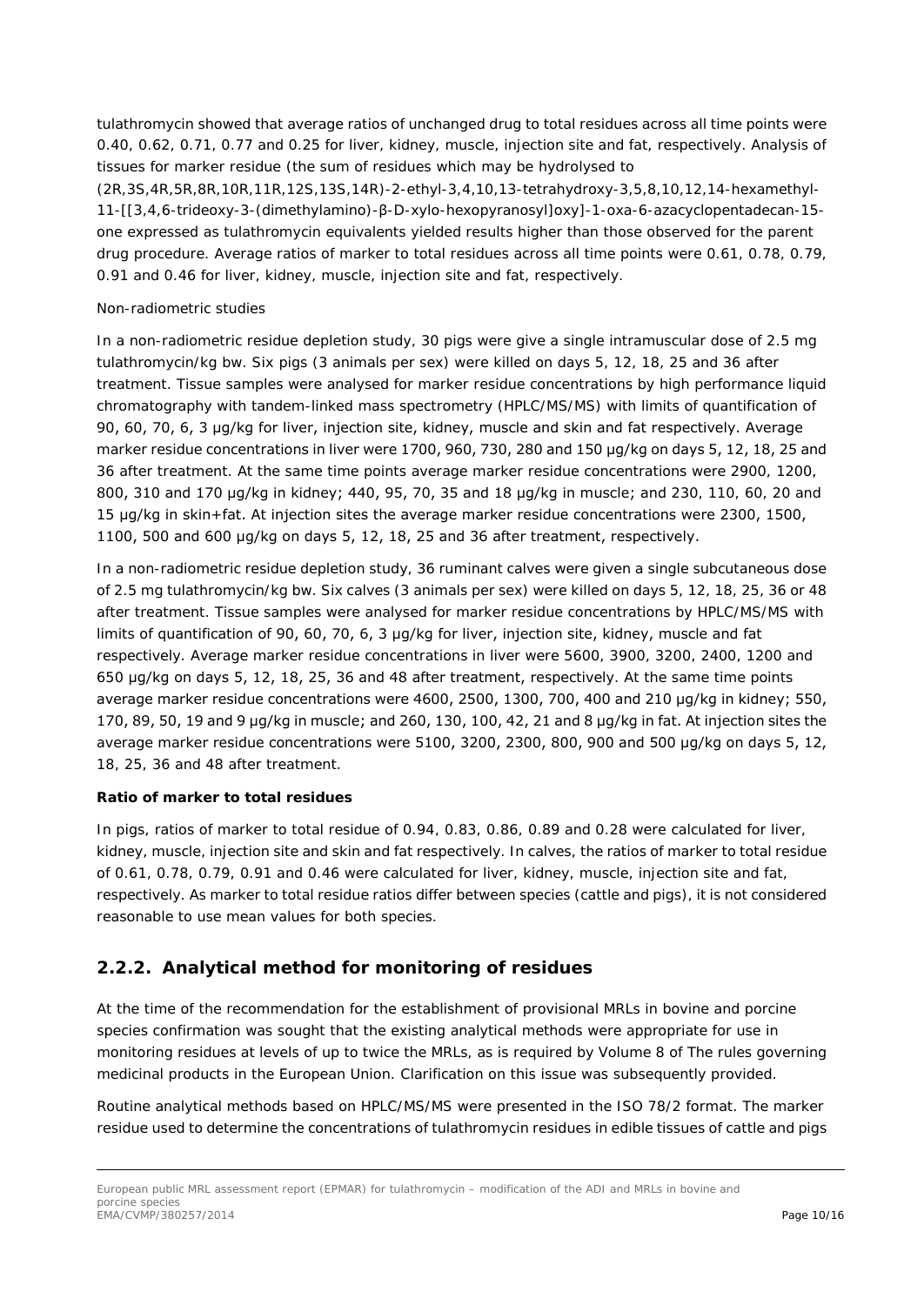was the sum of residues which may be hydrolysed to (2R,3S,4R,5R,8R,10R,11R, 12S,13S,14R)-2-ethyl-3,4,10,13-tetrahydroxy-3,5,8,10,12,14-hexamethyl-11-[[3,4,6-trideoxy-3-(dim ethylamino)-β-D-xylo-hexopyranosyl]oxy]-1-oxa-6-azacyclopentadecan-15-one expressed as tulathromycin equivalents.

The limits of quantification of the method for pig tissues were 50 μg/kg for liver, 100 μg/kg for kidney and injection site and 20 μg/kg for muscle and fat and skin. The limits of quantification of the method for cattle tissues were 300 μg/kg for liver and injection site, 200 μg/kg for kidney, 30 μg/kg for muscle and 60 μg/kg for fat.

The validation data show that the analytical method is suitable to measure concentrations of 0.5 x MRL, 1 x MRL and 2 x MRL in liver, kidney, muscle and fat (or skin and fat in porcine species). The much higher concentrations in injection sites are also covered by the validated range of the analytical method (although the ISRRV is not an MRL and consequently the method range is not formally required to encompass this value).

The relevant European Reference Laboratory has reviewed the analytical methods and is in agreement with the above conclusions.

## **2.2.3. Findings of EU or international scientific bodies**

No information on the evaluation of tulathromycin by other EU or international scientific bodies was available.

# **3. Risk management considerations**

## *3.1. Potential effects on the microorganisms used for industrial food processing*

The substance is not intended for use in dairy cattle and therefore potential effects in dairy products were not investigated.

## *3.2. Other relevant risk management considerations for the establishment of maximum residue limits*

Residue depletion data demonstrate that tulathromycin levels in muscle other than injection site muscle were very low compared to levels in injection site muscle, in cattle as well as in pigs and therefore muscle is not considered a target tissue. However, in order to enable residues control of meat when only lean cuts of muscle are available a MRL for muscle is required. For this substance the approach described in the CVMP revised reflection paper on injection site residues: consideration for risk assessment and residue surveillance (EMA/CVMP/520190/2007-Rev.1) was considered appropriate for derivation of the muscle MRL.

No other risk management considerations were considered relevant.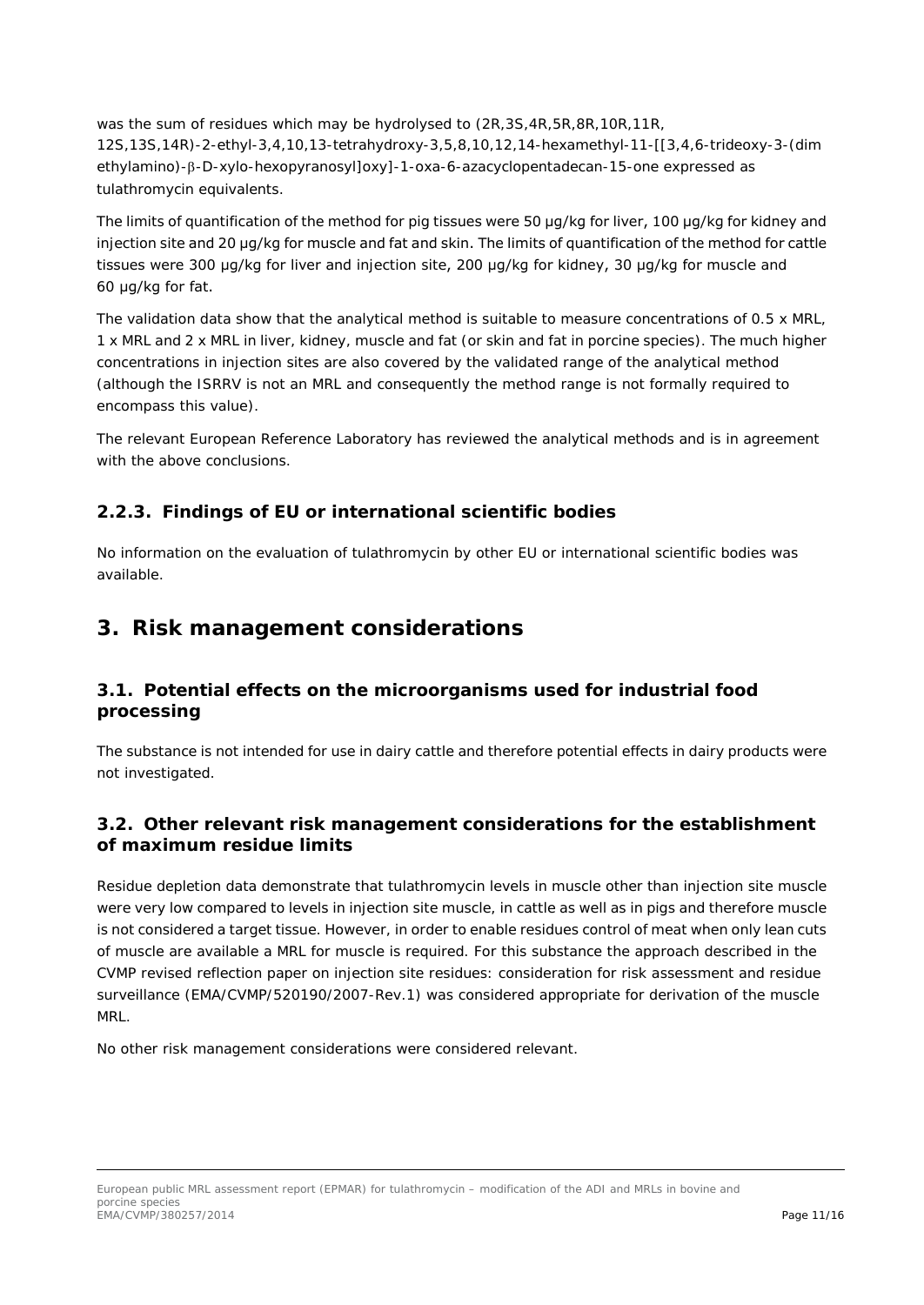# *3.3. Elaboration of MRLs*

Based on the residue depletion data, distribution of marker residues between target tissues and ratios of marker to total residues and taking into account the toxicological ADI of 3000 µg/person, increased MRL values for liver, kidney, and fat of cattle and pigs as well as a MRL for muscle were calculated as described in the paragraphs below.

MRLs for swine were calculated using mean marker to total residue ratios determined over a period of 4 to 36 days and marker concentrations at day 4, which was the first day when total residue intake from the food basket was below the ADI of 3000 µg/kg.

Taking into account species specific marker to total residue ratios and differences in the pharmacokinetic profile it was considered appropriate to establish separate sets of MRLs for cattle and swine.

MRLs for cattle were calculated using mean marker to total residue ratios determined over a time period of 5 to 48 days and marker residue concentrations at day 15 the first day when total residue intake from the food basket was below the ADI of 3000 µg/kg.

The following MRLs are therefore proposed:

| Tissue         | <b>Swine</b>   | Cattle         |
|----------------|----------------|----------------|
| Muscle         | 800 µg/kg      | $300 \mu g/kg$ |
| Liver          | 4000 µg/kg     | 4500 µg/kg     |
| Kidney         | 8000 µg/kg     | 3000 µg/kg     |
| Fat (Skin+Fat) | $300 \mu q/kg$ | $200 \mu q/kg$ |

An "Injection Site Residue Reference Value" (ISRRV), which specifies the level of residues at the injection site that can be considered as safe, of 6000 µg/kg is also established. This value in not intended for use in routine residue surveillance but provides a value to be used by competent authorities when setting withdrawal periods for tulathromycin containing products. The Injection Site Residue Reference Value (ISRRV) was derived in a manner that would allow for residues in 300 g of muscle to correspond to the unused portion of the ADI, based on the fact that the theoretical maximum daily exposure calculated on the basis of the MRLs for liver, kidney and fat correspond to only 35% – 41% of the ADI. Withdrawal periods for injectable tulathromycin products should ensure that residue levels present in non-injection tissues do not exceed the MRLs for muscle, liver, kidney and fat, respectively, and that residue levels present in injection site muscle do not exceed the ISRRV of 6000 µg/kg.

As intake calculations in Tables 1 and 2 show, residues in the food basket (injection site included) remain below the ADI.

**Table 1:** Theoretical daily intake calculation based on the proposed MRLs in pigs using a revised ADI of 3000 µg/person/day

| <b>Tissue</b>        | Daily consumption | <b>MRL</b> proposal | Ratio Marker/  | <b>Amount total</b> |
|----------------------|-------------------|---------------------|----------------|---------------------|
|                      | (kg)              | (µg/kg)             | Total residue® | residues $(\mu g)$  |
| Muscle               | 0.30              | 800                 | 0.86           | 279.07              |
| Fat /                | 0.05              | 300                 | 0.28           | 53.57               |
| $\mathsf{Skin}^{\#}$ |                   |                     |                |                     |
| Liver                | 0.10              | 4000                | 0.94           | 425.53              |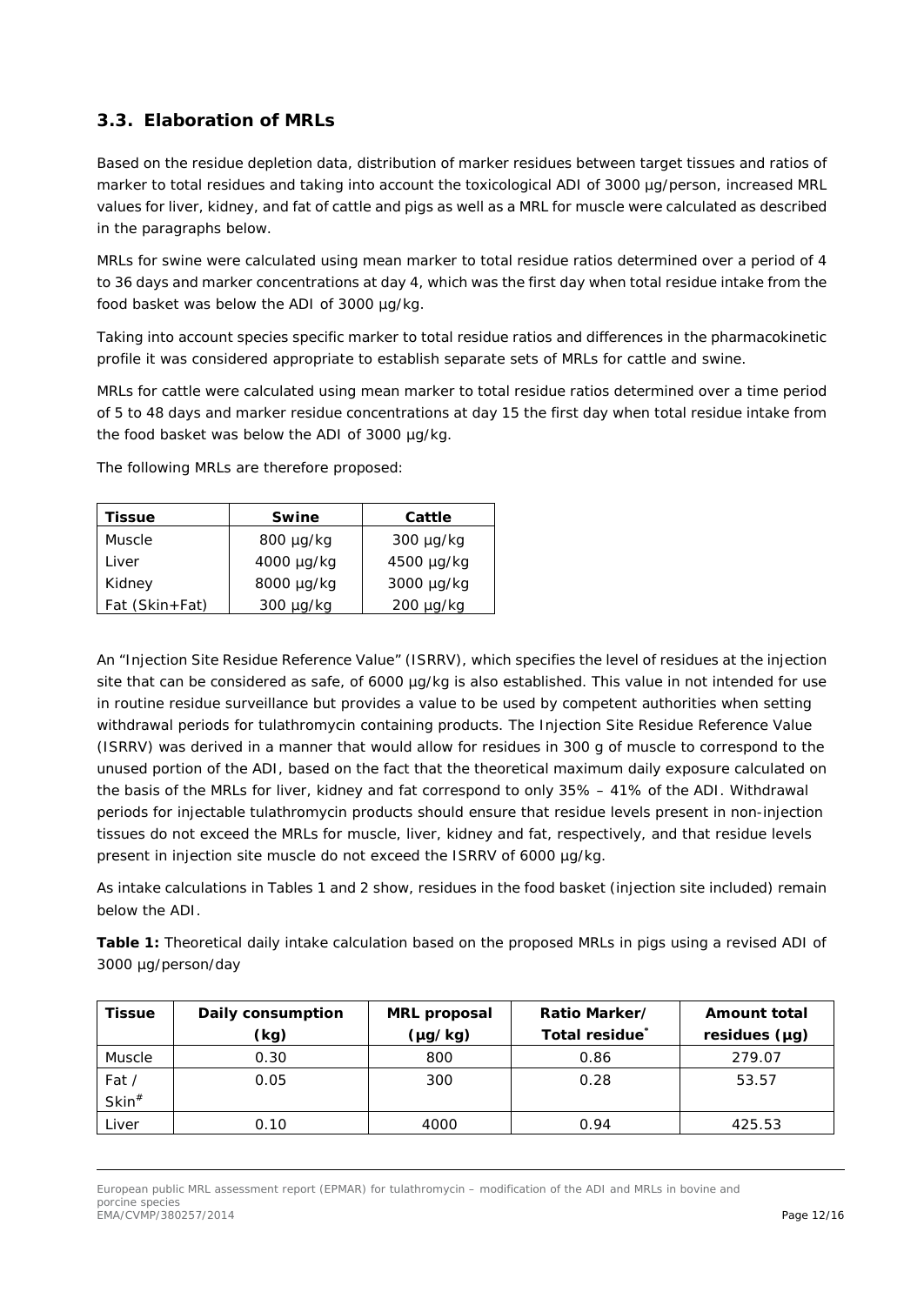| Kidney | 0.05 | 8000 | ን.83                                     | 481.93       |
|--------|------|------|------------------------------------------|--------------|
|        |      |      | Estimated total daily intake (µg/person) | 1240.10      |
|        |      |      | <b>Total % ADI</b>                       | $41.34^{**}$ |

*# Fat and skin in natural proportions*

*\* Overall ratios per tissue*

*\*\* Calculation based on an Injection Site Residue Reference Value (ISRRV) of 6000 μg/kg accounting for muscle tissue and a ratio of marker to total residue of 0.89, would result in consumer intake of 2983.50 µg representing approximately 99.45% of the ADI.*

**Table 2:** Theoretical daily intake calculation based on the proposed MRLs in cattle using a revised ADI of 3000 µg/person/day

| <b>Tissue</b> | Daily consumption<br>(kg) | <b>MRL</b> proposal<br>$(\mu g / kg)$ | Ratio Marker/<br>Total residue* | <b>Amount total</b><br>residues $(\mu g)$ |
|---------------|---------------------------|---------------------------------------|---------------------------------|-------------------------------------------|
| Muscle        | 0.30                      | 300                                   | 0.79                            | 113.92                                    |
| Fat           | 0.05                      | 200                                   | 0.46                            | 21.74                                     |
| Liver         | 0.10                      | 4500                                  | 0.61                            | 737.71                                    |
| Kidney        | 0.05                      | 3000                                  | 0.78                            | 192.31                                    |
|               | 1065.66                   |                                       |                                 |                                           |
|               |                           |                                       | Total % ADI                     | $35.52***$                                |

*\* Overall ratios per tissue*

*\*\* Calculation based on an Injection Site Residue Reference Value (ISRRV) of 6000 μg/kg accounting for muscle tissue and a ratio of marker to total residue of 0.89, would result in consumer intake of 2929.77 µg representing approximately 97.66% of the ADI.*

Based on the recommended MRLs, the theoretical maximum daily intake from tissues calculated using the recommended maximum residue limits, represents 41.34% and 35.52% of the ADI for pigs and cattle, respectively. However, when the calculation is performed taking also into account the ISRRV of 6000 μg/kg for both species, the consumer intake represents approximately 99.5% and 97.66% of the ADI for pigs and cattle, respectively.

Tulathromycin is not intended for use in dairy animals producing milk for human consumption, poultry (including those producing eggs for human consumption), or honey bees and therefore it is not considered necessary to reserve part of the ADI for other food commodities.

## *3.4. Considerations on possible extrapolation of MRLs*

In line with Article 5 of Regulation (EC) No 470/2009 the CVMP considered the possibility of extrapolating its recommendation on maximum residue limits for tulathromycin on the basis of residue data in cattle, pigs and sheep to other food producing species and commodities. Taking into account the current scientific knowledge the recommendations on extrapolation are justified as follows:

| Animal species/  | Extrapolation | Justification                                                                                                                                                                                                                                                                                                             |
|------------------|---------------|---------------------------------------------------------------------------------------------------------------------------------------------------------------------------------------------------------------------------------------------------------------------------------------------------------------------------|
| food commodities | possible      |                                                                                                                                                                                                                                                                                                                           |
|                  | (Yes/No)      |                                                                                                                                                                                                                                                                                                                           |
| Milk             | No            | No data are available that would allow conclusions to be drawn<br>on the appropriate marker residue or marker to total residues<br>ratio to use in milk. Milk is consumed on a regular basis and in<br>large quantities and consequently data on residues in this<br>commodity are considered necessary in order to allow |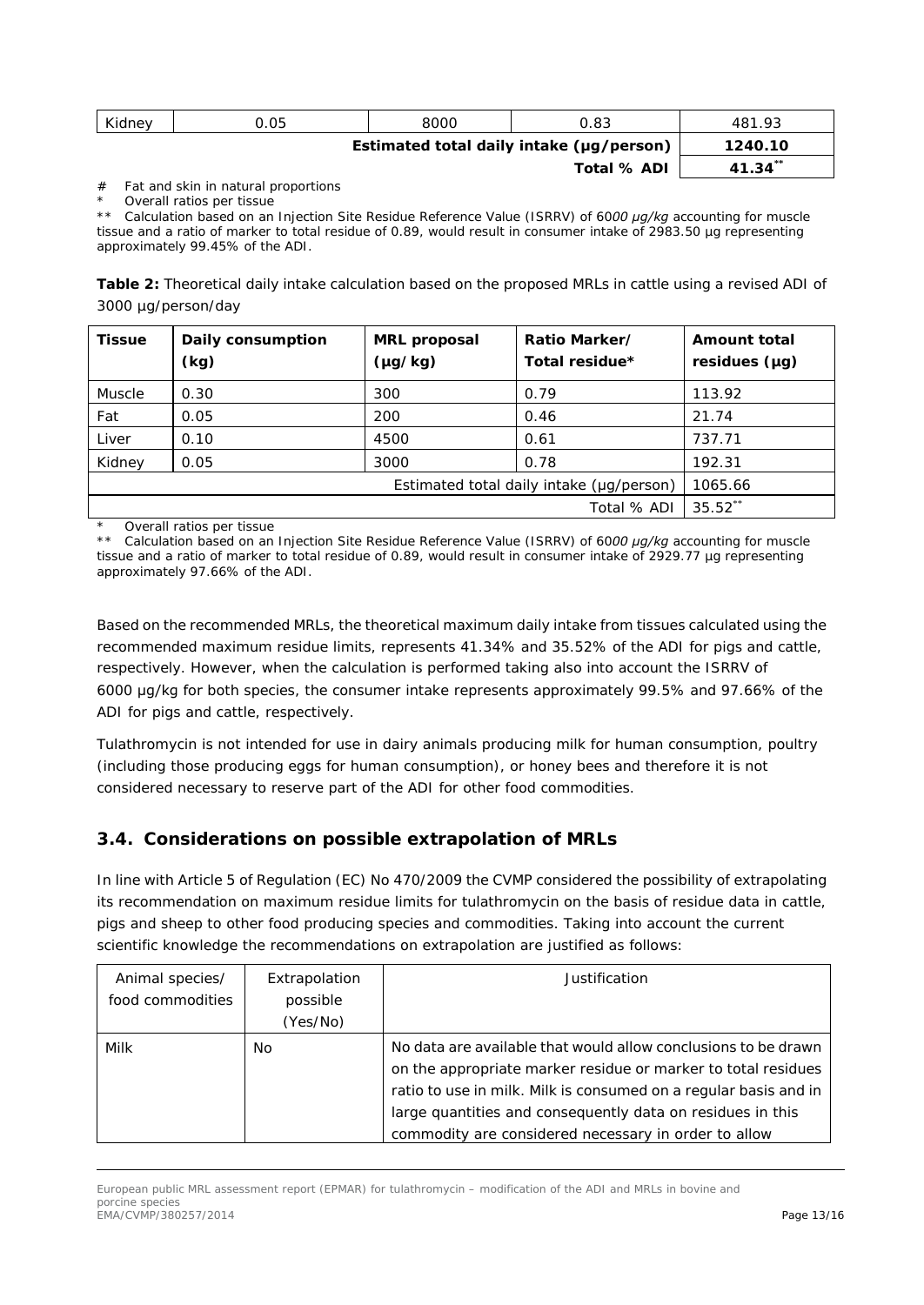|                             |           | adequate evaluation of the risk to consumer safety posed by<br>residues in milk.                                                                                                                                                                                                                                                                                                                                                             |
|-----------------------------|-----------|----------------------------------------------------------------------------------------------------------------------------------------------------------------------------------------------------------------------------------------------------------------------------------------------------------------------------------------------------------------------------------------------------------------------------------------------|
|                             |           | The use of tulathromycin in dairy cows has been investigated<br>and tulathromycin was shown to partition extensively into<br>milk. Based on the required 1.5 I consumption factor, the use<br>of the substance in dairy animals would not be practicable.                                                                                                                                                                                    |
|                             |           | No analytical method for monitoring of residues in milk was<br>available for evaluation.                                                                                                                                                                                                                                                                                                                                                     |
| Poultry (including<br>eggs) | <b>No</b> | Metabolism can be significantly different in poultry compared<br>to cattle and pigs. Consequently species specific metabolism<br>and residue data are considered necessary to allow adequate<br>evaluation of the risk to consumer safety posed by residues in<br>poultry-derived food commodities.                                                                                                                                          |
|                             |           | No analytical method for monitoring of residues in poultry<br>tissues (or eggs) was available for evaluation.                                                                                                                                                                                                                                                                                                                                |
| Horses                      | <b>No</b> | Existing data indicate that the pattern of metabolites seen in<br>rats, dogs, cattle and pigs is similar. Based on this existing<br>inter-species metabolism data, the assumption could be made<br>that the same marker residue would be appropriate in horses.<br>However, no specific pharmacokinetic or residue data were<br>available for horses and therefore the assumption related to<br>the marker residue could not be confirmed.   |
|                             |           | No data are available to demonstrate that the analytical<br>method used for monitoring of residues in cattle and pigs is<br>applicable for monitoring of residues in horse tissues.                                                                                                                                                                                                                                                          |
| Rabbits                     | <b>No</b> | Existing data indicate that the pattern of metabolites seen in<br>rats, dogs, cattle and pigs is similar. Based on this existing<br>inter-species metabolism data, the assumption could be made<br>that the same marker residue would be appropriate in rabbits.<br>However, no specific pharmacokinetic or residue data were<br>available for rabbits and therefore the assumption related to<br>the marker residue could not be confirmed. |
|                             |           | No data are available to demonstrate that the analytical<br>method used for monitoring of residues in cattle and pigs is<br>applicable for monitoring of residues in rabbit tissues.                                                                                                                                                                                                                                                         |
| Fin fish                    | No        | Metabolism is generally less complicated in fish than in cattle<br>and pigs. As the marker residue in cattle and pigs is not the<br>parent compound residue data in fish would be required.                                                                                                                                                                                                                                                  |
|                             |           | No analytical method for monitoring of residues in fish meat<br>was available for evaluation.                                                                                                                                                                                                                                                                                                                                                |
| Honey                       | No        | Residue depletion in honey does not occur through<br>metabolism and consequently conclusions drawn from data in<br>other food products cannot be extrapolated to honey. Honey                                                                                                                                                                                                                                                                |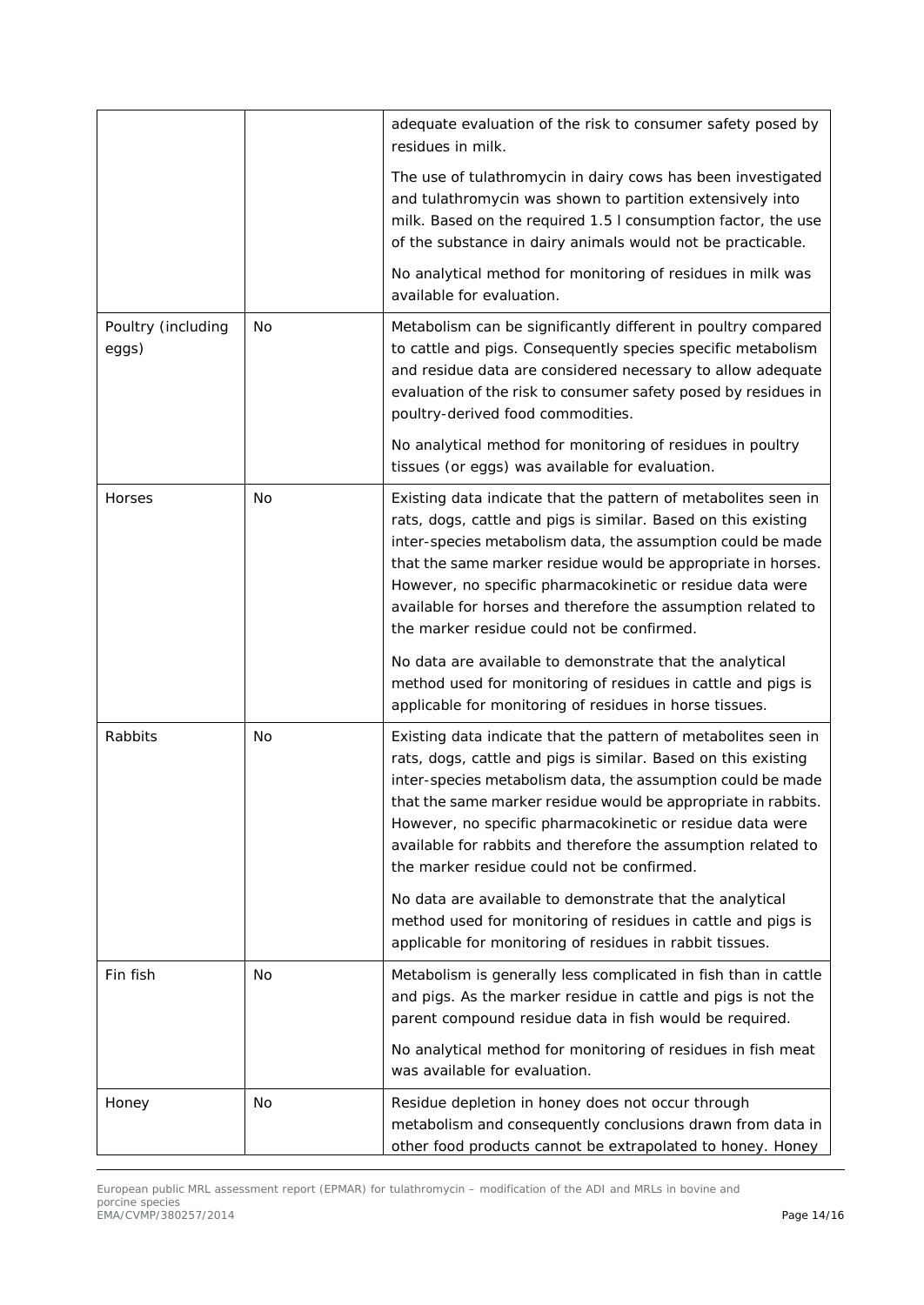| specific data are required in order to allow adequate<br>evaluation of the risk to consumer safety posed by residues in<br>honey.                                                   |
|-------------------------------------------------------------------------------------------------------------------------------------------------------------------------------------|
| No data are available to demonstrate that the analytical<br>method used for monitoring of residues in cattle and pigs<br>tissues is applicable for monitoring of residues in honey. |

### *3.5. Conclusions and recommendation for the establishment of maximum residue limits*

Having considered that:

- the toxicological ADI of 3 mg/person per day is considered the overall ADI for tulathromycin,
- the sum of residues which may be hydrolysed to (2R,3S,4R,5R,8R,10R,11R,12S, 13S,14R)-2-ethyl-3,4,10,13-tetrahydroxy-3,5,8,10,12,14-hexamethyl-11-[[3,4,6-trideoxy-3-(dime thylamino)-β-D-xylo-hexopyranosyl]oxy]-1-oxa-6-azacyclopentadecan-15-one expressed as tulathromycin equivalents was identified as the marker residue,
- marker to total residue ratios for pig tissues have been considered to be 0.86 in muscle, 0.28 in skin and fat, 0.94 in liver, 0.83 in kidney and 0.89 at the injection site. For cattle tissues marker to total residue ratios have been considered to be 0.79 for muscle, 0. 61 for liver, 0.78 for kidney, 0.46 for fat and 0.91 for injection site,
- an Injection Site Residue Reference Value (ISRRV) of 6000 µg/kg is established for cattle and swine – this value should be taken into account when deriving withdrawal periods,
- for the purpose monitoring of residues of tulathromycin it is recommended that, where the entire carcass is available, liver or fat (skin+fat in swine) should be sampled in preference to muscle as residues in these tissues deplete more slowly than residues in muscle and so will provide a better basis for verifying compliance with the withdrawal period,
- an analytical method based on LC/MS/MS for the determination of the marker residue in edible tissues of cattle and pigs is available;

the CVMP confirms the maximum residue limits established for tulathromycin in bovine and porcine species and recommends the removal of the provisional status of these in accordance with the following table:

| Pharmaco-<br>logically<br>active<br>substance | Marker residue                                                                                                                   | Animal<br>species | <b>MRLs</b>                                             | <b>Target</b><br>tissues         | Other<br>provisions                                                                     | Therapeutic<br>classification             |
|-----------------------------------------------|----------------------------------------------------------------------------------------------------------------------------------|-------------------|---------------------------------------------------------|----------------------------------|-----------------------------------------------------------------------------------------|-------------------------------------------|
| Tulathromy-<br>cin                            | (2R, 3S, 4R, 5R, 8R, 10R,<br>11R, 12S, 13S, 14R)-2-<br>ethyl-3,4,10,13-<br>tetrahydroxy-<br>$3,5,8,10,12,14$ -<br>hexamethyl-11- | Bovine            | 300 µg/kg<br>$200 \mu g/kg$<br>4500 µg/kg<br>3000 µg/kg | Muscle<br>Fat<br>Liver<br>Kidney | Not for use in<br>animals from<br>which milk is<br>produced for<br>human<br>consumption | Anti-infectious<br>agents/<br>Antibiotics |